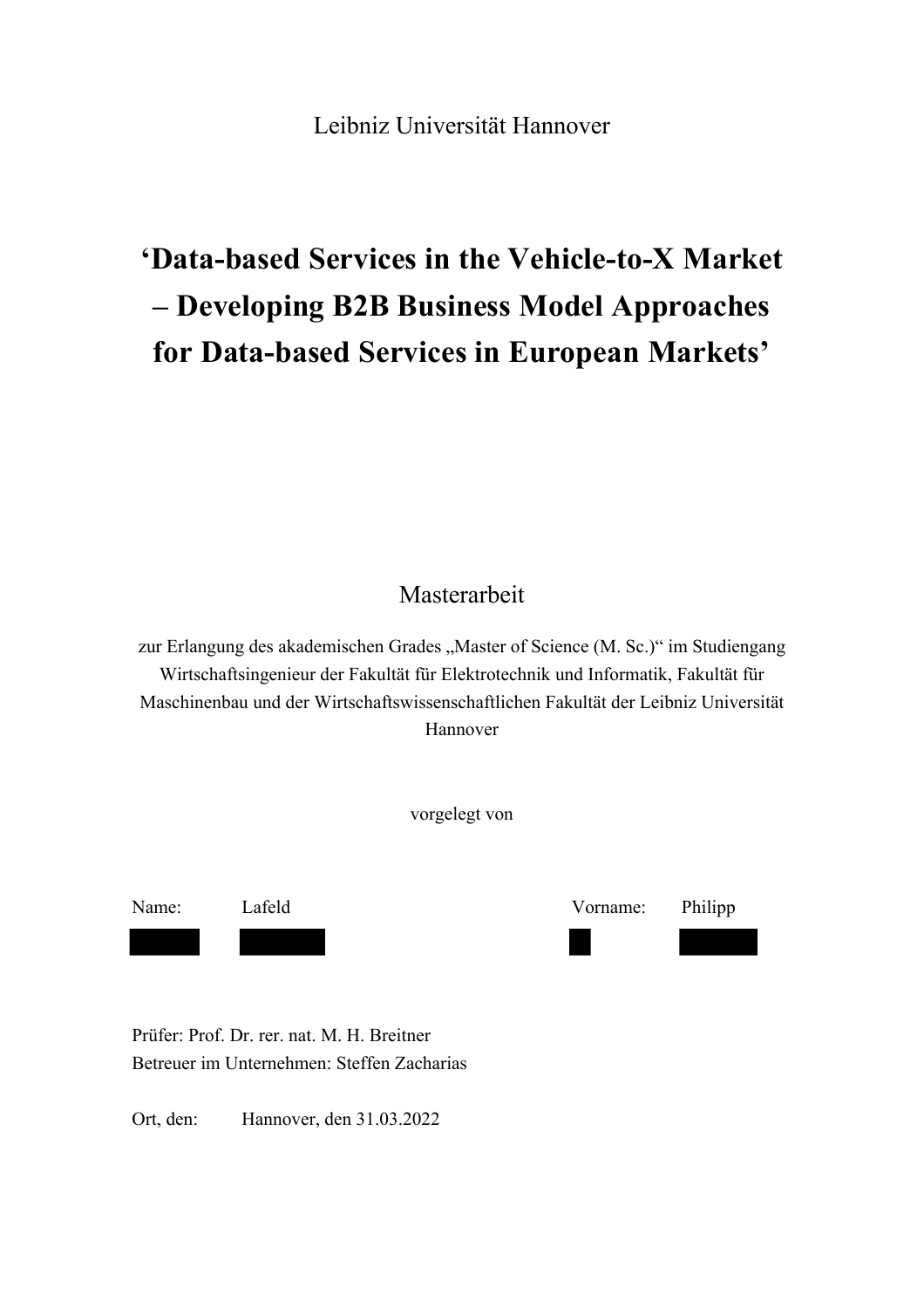# **Table of Contents**

| 1                       |       |         |  |
|-------------------------|-------|---------|--|
|                         | 1.1   |         |  |
|                         |       |         |  |
|                         | 1.2   |         |  |
|                         | 1.3   |         |  |
| $\overline{\mathbf{c}}$ |       |         |  |
|                         | 2.1   |         |  |
|                         | 2.1.1 |         |  |
|                         | 2.1.2 |         |  |
|                         | 2.1.3 |         |  |
|                         | 2.2   |         |  |
|                         | 2.2.1 |         |  |
|                         | 2.2.2 |         |  |
|                         |       | 2.2.2.1 |  |
|                         |       | 2.2.2.2 |  |
|                         |       | 2.2.2.3 |  |
|                         | 2.2.3 |         |  |
|                         | 2.2.4 |         |  |
|                         |       | 2.2.4.1 |  |
|                         |       | 2.2.4.2 |  |
|                         |       | 2.2.4.3 |  |
|                         |       | 2.2.4.4 |  |
|                         |       |         |  |
|                         |       | 2.2.5.1 |  |
|                         |       | 2.2.5.2 |  |
|                         |       | 2.2.5.3 |  |
|                         |       | 2.2.5.4 |  |
|                         |       | 2.2.5.5 |  |
|                         |       | 2.2.5.6 |  |
|                         | 2.3   |         |  |
|                         | 2.3.1 |         |  |
|                         | 2.3.2 |         |  |
|                         | 2.3.3 |         |  |
|                         |       | 2.3.3.1 |  |
|                         |       | 2.3.3.2 |  |
|                         | 2.4   |         |  |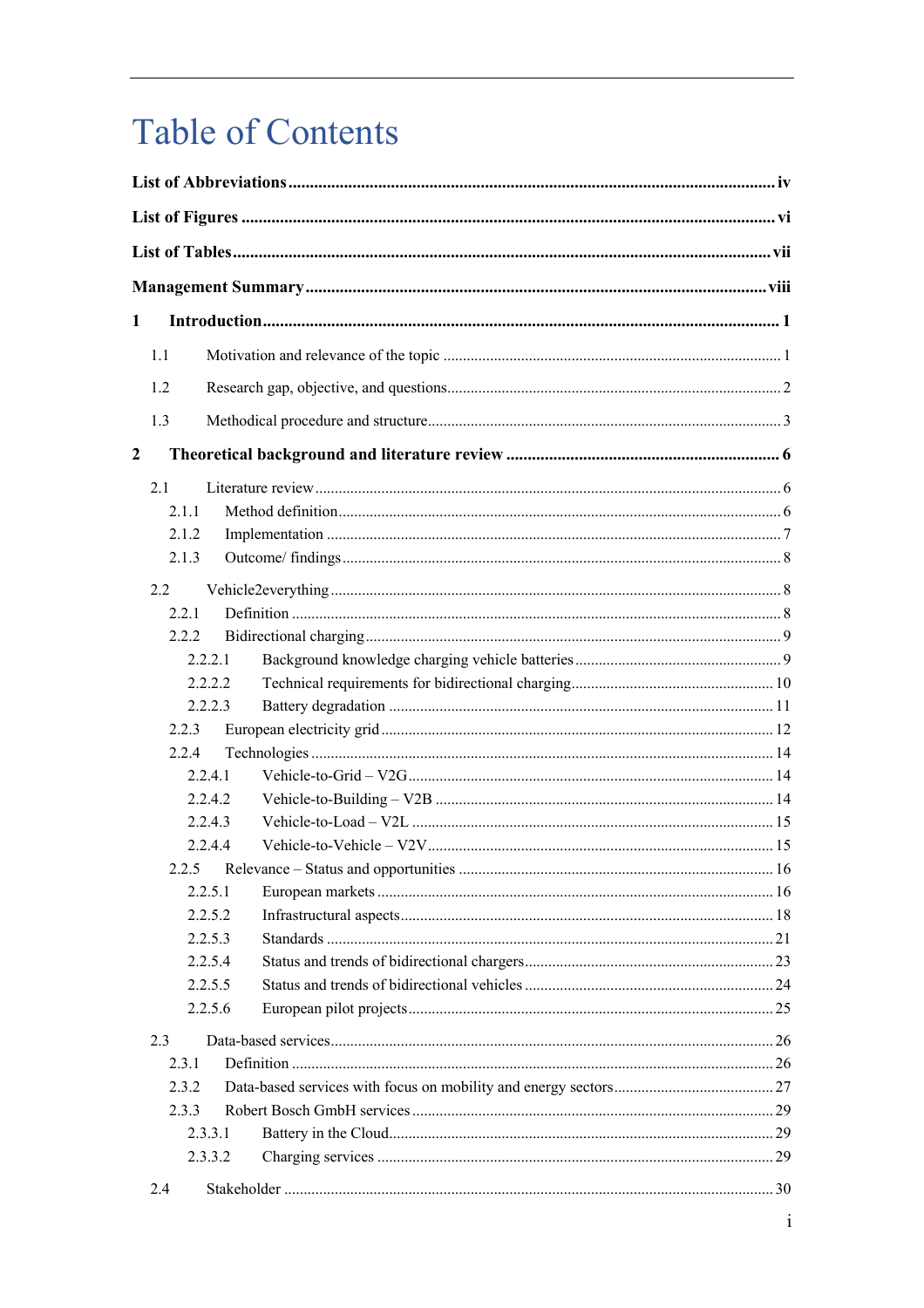|                         | 2.4.1 |                                                                                |  |
|-------------------------|-------|--------------------------------------------------------------------------------|--|
|                         | 2.4.2 |                                                                                |  |
|                         | 2.4.3 |                                                                                |  |
|                         |       | 2.4.3.1                                                                        |  |
|                         |       | 2.4.3.2                                                                        |  |
|                         |       | 2.4.3.3                                                                        |  |
|                         |       | 2.4.3.4                                                                        |  |
|                         |       | 2.4.3.5                                                                        |  |
|                         | 2.5   |                                                                                |  |
|                         | 2.5.1 |                                                                                |  |
|                         | 2.5.2 | Business model with context to data-based services in digital environments  37 |  |
|                         | 2.5.3 |                                                                                |  |
|                         |       |                                                                                |  |
|                         | 2.6   |                                                                                |  |
| 3                       |       |                                                                                |  |
|                         | 3.1   |                                                                                |  |
|                         |       |                                                                                |  |
|                         | 3.2   |                                                                                |  |
|                         | 3.2.1 |                                                                                |  |
|                         |       | 3.2.1.1                                                                        |  |
|                         |       | 3.2.1.2                                                                        |  |
|                         | 3.2.2 |                                                                                |  |
|                         |       | 3.2.2.1                                                                        |  |
|                         |       | 3.2.2.2                                                                        |  |
|                         | 3.2.3 |                                                                                |  |
| $\overline{\mathbf{4}}$ |       |                                                                                |  |
|                         | 4.1   |                                                                                |  |
|                         | 4.2   |                                                                                |  |
|                         | 4.2.1 |                                                                                |  |
|                         | 4.2.2 |                                                                                |  |
|                         | 4.3   |                                                                                |  |
|                         | 4.4   |                                                                                |  |
|                         | 4.5   |                                                                                |  |
|                         | 4.6   |                                                                                |  |
|                         |       |                                                                                |  |
|                         | 4.7   |                                                                                |  |
|                         | 4.8   |                                                                                |  |
| 5                       |       |                                                                                |  |
|                         | 5.1   | Assumptions about the development of the future Vehicle2Everything market 70   |  |
|                         | 5.1.1 |                                                                                |  |
|                         | 5.1.2 |                                                                                |  |
|                         | 5.1.3 |                                                                                |  |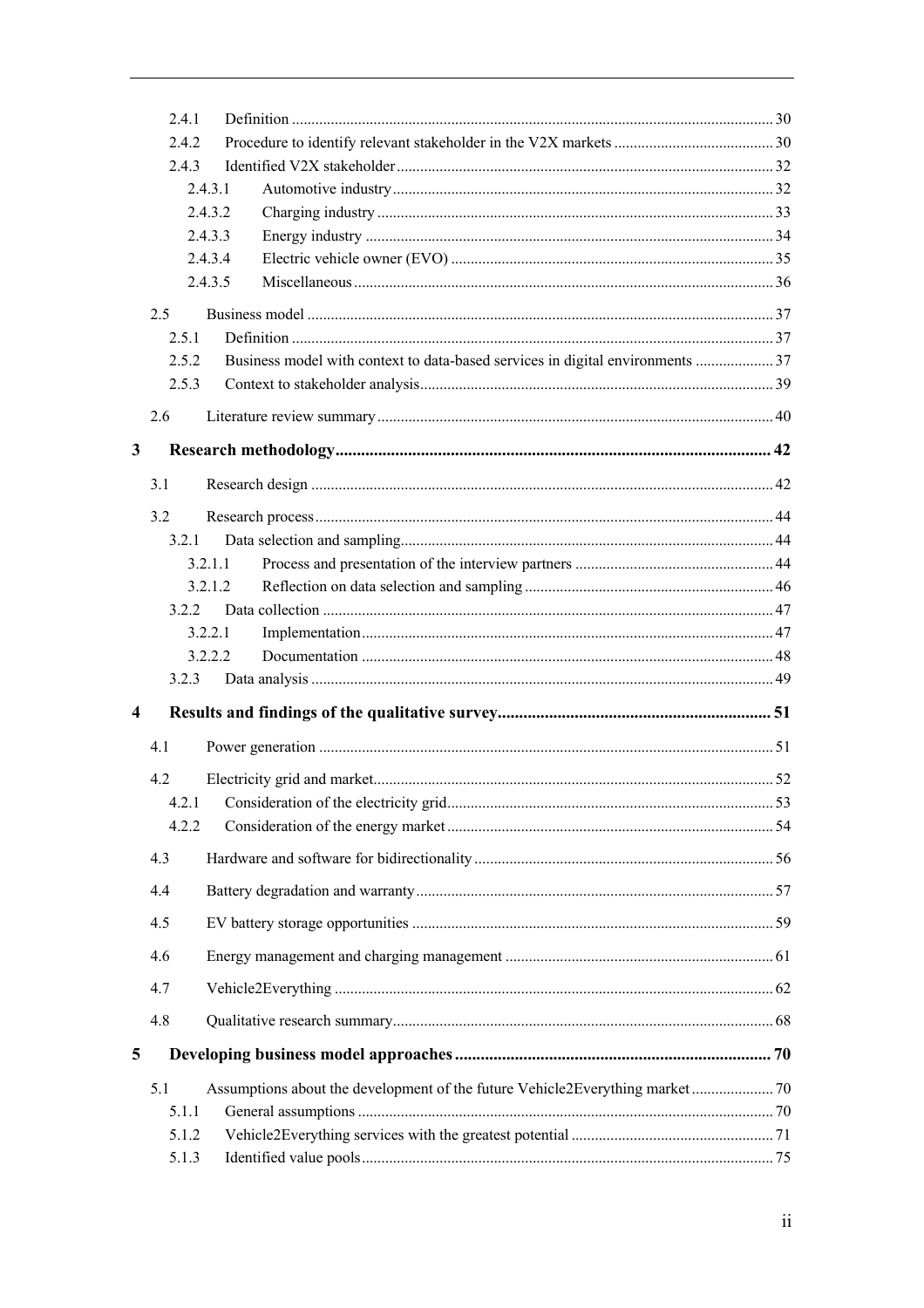|   | 5.2                   |                                                                                                                                                                                    |
|---|-----------------------|------------------------------------------------------------------------------------------------------------------------------------------------------------------------------------|
|   | 5.3<br>5.3.1<br>5.3.2 |                                                                                                                                                                                    |
|   | 5.4<br>GmbH<br>5.4.1  | Transfer possibilities of business model approaches to the service offer of Robert Bosch<br>87<br>Transfer possibilities of business model approach 'Platform for V2X Services' 88 |
| 6 | 5.4.2                 | Transfer possibilities of business model approach 'V2X data-based Services'  89                                                                                                    |
|   |                       |                                                                                                                                                                                    |
|   | 6.1                   |                                                                                                                                                                                    |
|   | 6.2                   |                                                                                                                                                                                    |
|   | 6.3<br>6.3.1<br>6.3.2 | Recommendations for the implementation of the business model approaches with Robert                                                                                                |
| 7 |                       |                                                                                                                                                                                    |
| 8 |                       |                                                                                                                                                                                    |
|   |                       |                                                                                                                                                                                    |
|   |                       |                                                                                                                                                                                    |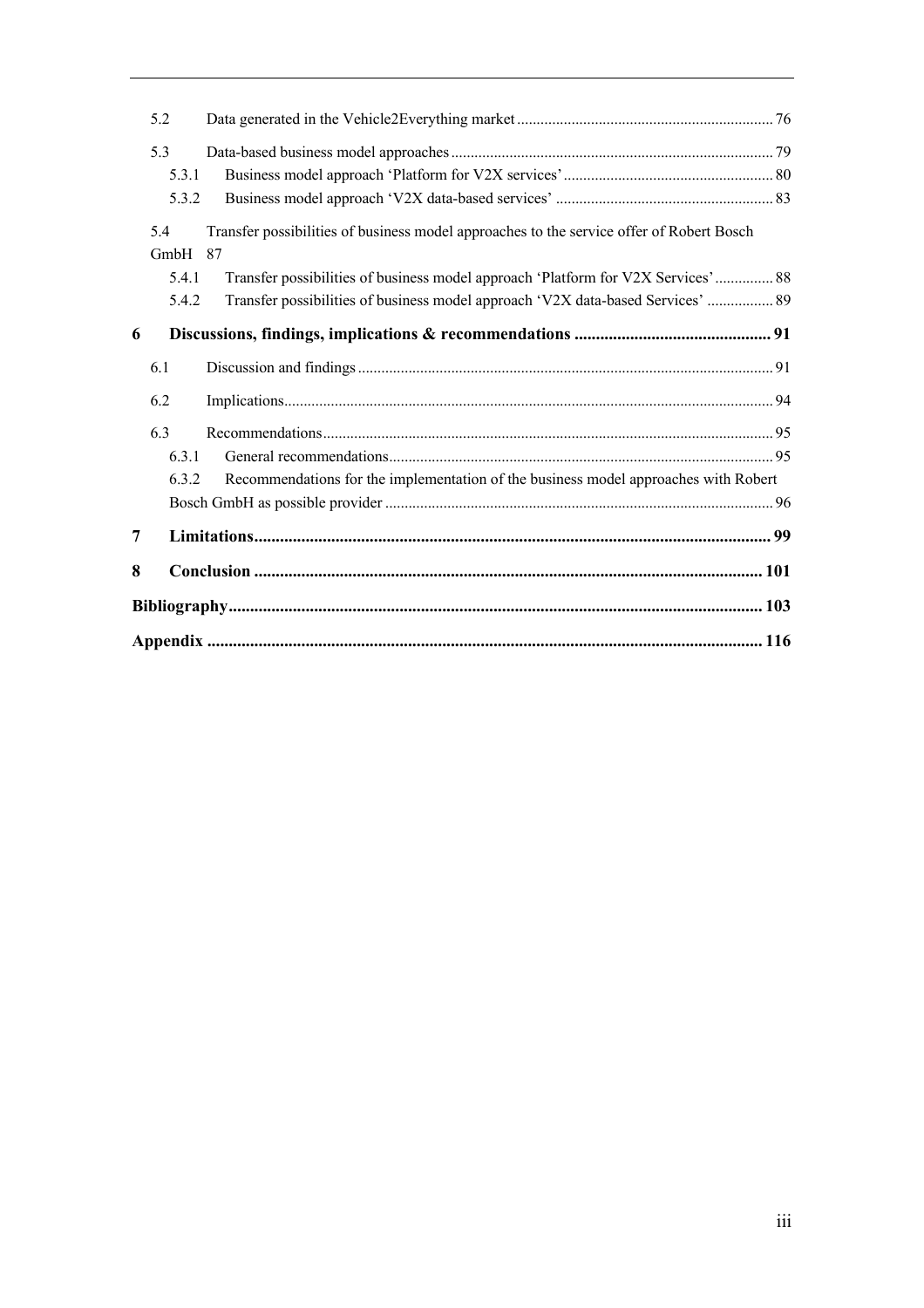## 1 Introduction

#### 1.1 Motivation and relevance of the topic

To counteract climate change, one of the biggest challenges is the flexible storage of renewable energy [3]. Unlike fossil fuels, renewable energy needs to be stored after it is produced, as it is not continuously available. Due to this fluctuating availability, continuous supply relies on intermediate energy storage [4]. Furthermore, this increasing but inconsistent delivery of renewable energy amplifies big challenges. On the one hand, load peaks must be absorbed ad on the other hand, the reliability of the supply has to be guaranteed. In order to maintain the balance of the electricity grid, the energy supply must match the energy demand, or the energy must be temporarily stored [5]. This is a major challenge for the energy industry. There are several ways to store electrical energy. An example are accumulators (in the following thesis the term 'battery' is used instead of 'accumulator' as this term is more common) for electric vehicles (EVs). Due to the increasing demand for electric vehicles, the production of batteries is also increasing [4, 6, 7]. Consequently, the batteries in the electric vehicle offer additional storage capacity during the time when they are not used. This storage capacity offers opportunities for a new approach to the interaction between the electric vehicle and the electricity grid. Most electric vehicles today can only draw the energy from the electricity grid. However, by using bidirectional chargers, it is also possible to feed electrical energy back into the electricity grid [8]. This technology is called 'Vehicle-to-Grid' (V2G) and belongs to the umbrella term 'Vehicle-to-X' (Vehicle-to-Everything or in this thesis: V2X). The first considerations and concepts for the V2G principle already date back several years, being first mentioned in literature in 1997 [9]. The V2X technology is considering the use of electric storage in the batteries of electric vehicles for uses other than powering the vehicle. The bestknown applications of this technology besides V2G are Vehicle-to-Building (V2B) (increasing self-generated renewable energy or powering in times of outages), Vehicle-to-Load (V2L) (powering a remote site or load without power connection), Vehicle-to-Vehicle (V2V) (Transmission of electrical energy to other EVs in emergencies) [1].

Large fleets of electric vehicles offer correspondingly large capacity of storage and thus additional opportunities for an intelligent and profitable interaction between the vehicle and the grid. For example, concepts for bus fleets could be developed so that the buses, due to their predictable use, would be beneficial in providing storage capacity during driving downtime and in developing smart charging strategies for the entire fleet [10, 11]. Also, an intelligent interaction between vehicle, building and potential solar energy systems could provide a reliable and sustainable energy supply at e.g., home or at a workplace while the vehicle is not in use [8]. For example, the Nissan Leaf e+ with a 62-kWh battery can store the energy of four days for an average Japanese home [12]. There are already some V2X pilot projects [13, 14,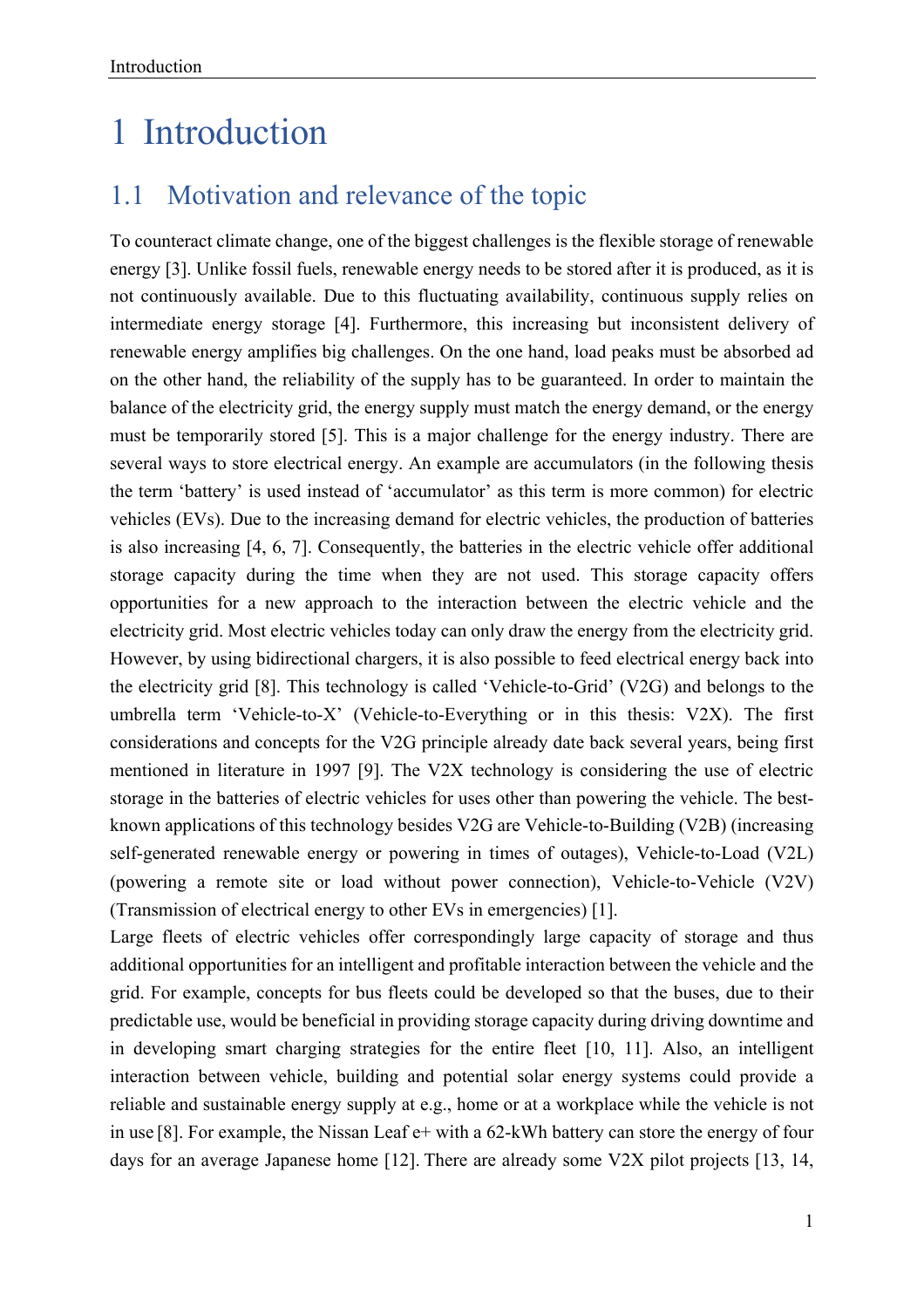15] whose aim is to find out whether V2X technology could offer opportunities for a flexible, sustainable, and reliable energy supply [16].

#### 1.2 Research gap, objective, and questions

Participants in the V2X market have already made concept proposals and ideas and formulated first business model approaches. Nevertheless, there are many challenges and areas where further research is needed. First, it is necessary to understand the complexity of the market for V2X service and their economic sustainability. Concepts on potential revenue streams and sustainable business models need to be further developed, implemented, and tested. Along with this understanding also, participants in this market must be identified clearly, and their expectations must be clarified. A comprehensive analysis of the stakeholders, their interests, and their relationships is necessary and has not yet been sufficiently carried out. Important stakeholders could stem from the energy sector, the automotive industry or government authorities, but also end users [17]. Especially in the energy sector, individual stakeholders have different experiences using electric mobility and also with the evaluation of the accumulated data. These experiences need to be considered when developing business models and require further research. Furthermore, the differences between different countries, e.g. in terms of standards or status of V2X technology, are an important point of further investigation which lead to a better understanding of the whole V2X market [17, 18, 19]. The hardware components to enable bidirectional charging are currently not used in most electric vehicles, but this is expected to change. Car manufactures, like e.g. VW, have recently announced that from 2022 onwards they produce their electric vehicles only with bidirectional charging components [8, 20, 21]. Considering the findings and challenges so far, V2X could have a great potential to become a relevant part of a sustainable energy supply and it should be investigated further.

Consequently, the first objective of this master's thesis is to identify the expectations, motivation, and objectives of the relevant stakeholders in the European V2X markets as well as other relevant countries. In addition, the status quo, and future opportunities especially in the direction of standardisation in these markets is examined. On this basis, the main objective of the work is to develop B2B business model approaches that take into account the previously mentioned points and examine the services in terms of their data. Due to a larger total battery storage in a fleet of EVs compared to the storage of a single private EV, it makes sense to start the investigation of business model approaches in the B2B area [10]. As two special areas of this market, research in the V2G and V2B markets takes the lion´s share in this thesis. Furthermore, a geographical focus is placed on countries in the emerging European market. Against this background the first two research questions motivate this master's thesis:

*RQ1: Which countries are emerging as key players in the V2X market?*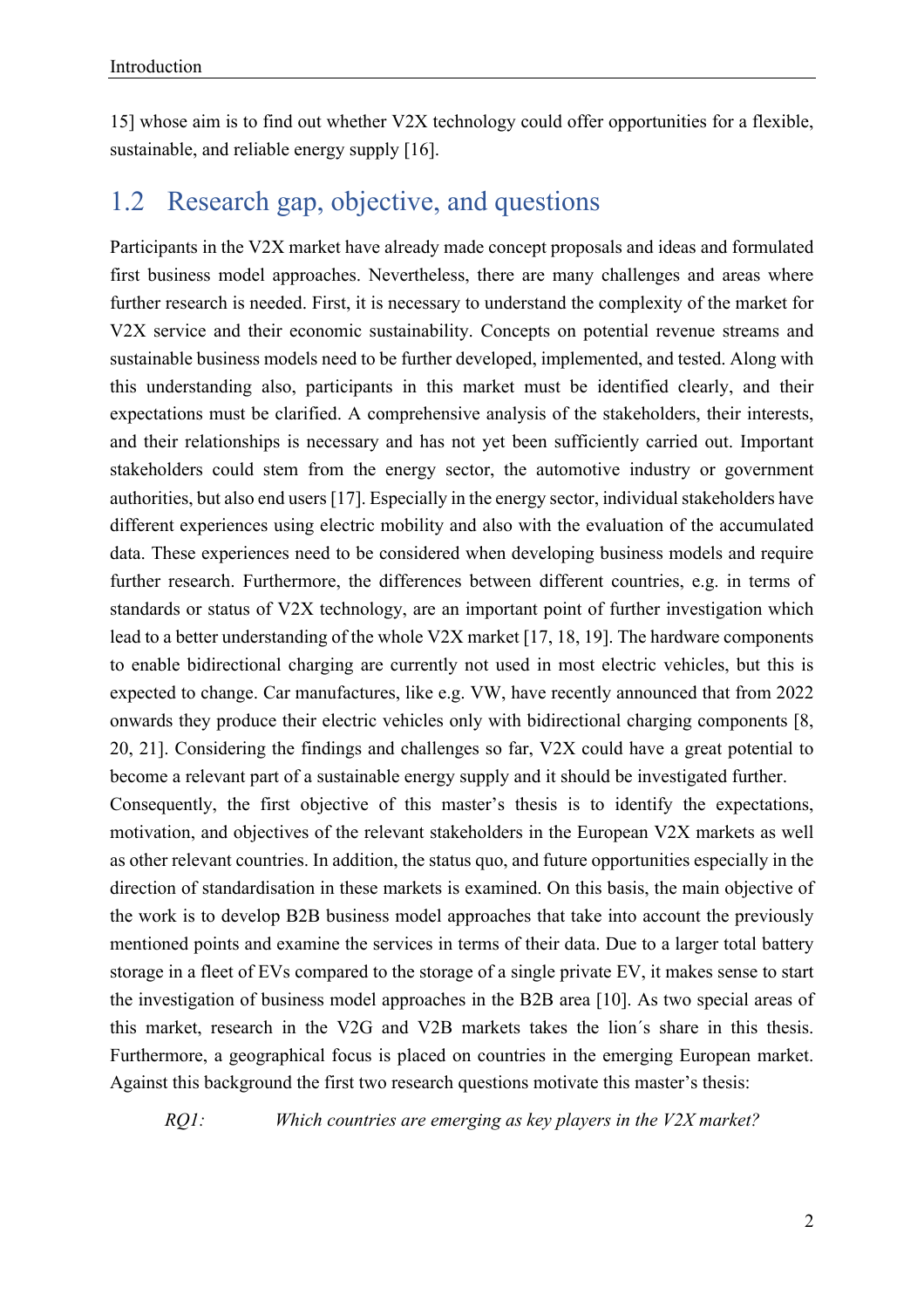*RQ2: What is the status quo and which opportunities exist especially regarding standards in these markets?*

As mentioned above, the development of a business model focuses on the B2B field. To gain an understanding of the market and its participants in this area, answering the following research question is helpful:

*RQ3: Who are the relevant stakeholders in the V2X markets and what are their expectations, their motivation, and their objectives when participating in these markets?*

As defined above the general framework is limiting this thesis to data-based services in the V2X market. In conclusion, the focus is placed on data-based business model approaches instead of general business model approaches in the V2X market. Based on this defined framework and the preceding research questions, the main research question is:

*Main RQ: How can a sustainable B2B business model for data-based services in a V2X market be implemented?*

### 1.3 Methodical procedure and structure

In the following, the structure of this thesis as well as the methods, theories and models that were employed to answer the research questions and reach the objective of the thesis are explained. The study is based on data from literature and studies that have already been carried out in addition to collected data based on qualitative interviews. Accordingly, the thesis follows the principle of empirical work with qualitative methodology. Its content is divided into three main parts which are developed through three steps as shown in Figure 5. These main parts are: a literature review with the theoretical background, an analysis of the expectations, objectives, and motivation of stakeholders through interviews, and the development of data-based business model approaches.



#### *Figure 5: Methodical procedure and structure of the thesis*

In the first main part in Chapter 2, a theoretical, systematic literature review is carried out and the first two research questions as well as a part of the third one are answered. To ensure methodological rigor this review follows the five steps by Vom Brocke et al. [22]. The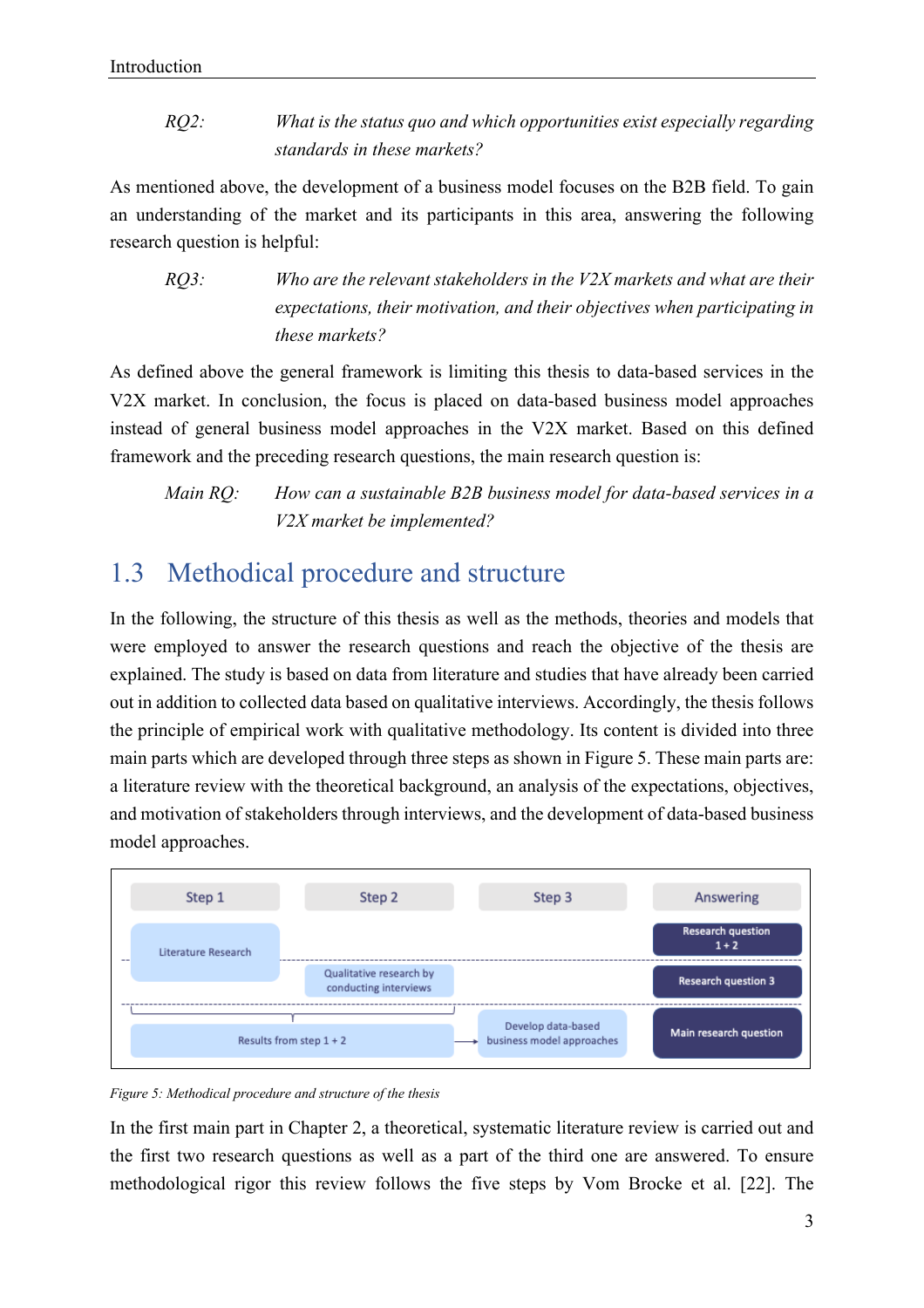background is divided into the following main sections: Vehicle-to-Everything (V2X), databased services, stakeholder, and business model. First the V2X and the bidirectional charging technology are examined in detail. Furthermore, the different energy markets in Europe as well as the status of the V2X markets in different countries are examined, so that the relevant countries can be identified in this section. The regulatory and technical standardisation and the related possibilities for a V2X market in these countries are also further investigated. Consequently, this section addresses the first two research questions. In the next section, databased services are defined and their connection to the mobility and energy sectors are investigated in detail. Due to the collaboration with the Robert Bosch GmbH (RBG), their current data-based services in the connected mobility environment are used to show an example of data-based services. The third section defines and identifies stakeholders and shows methods to analyse their expectations, objectives, and motivation. The last section of this theoretical background deals with the topic 'business model'. Research in the context of business models, especially in the area of data-based business models, is very dynamic and not consistent in every respect. There are many different definitions for different business models [23, 24]. For this reason, the thesis focuses on the theoretical elaboration of business models in the field of business informatics and the area of data-based business models. In a final step, the connection to a stakeholder analysis in the context of the creation of business models is pointed out.

The second main part in Chapter 3 and Chapter 4 deals with an analysis of the expectations, objectives, and motivation of the relevant stakeholder in the B2B sector of the European V2X markets regarding the use of data-based services, based on interviews. This analysis primarily intends to answer the third research question. The methodology chosen for this examination are problem-centred [25] interviews with one or more selected experts from each relevant stakeholder group. Semi-structured interviews are suitable for gathering qualitative information. While they are less prescriptive, they allow for common themes between interviewees to be established. An interview guide should serve as an interview instrument. The preparation of these interviews was based on the results of the literature review. At this point, to conduct the interviews, the key stakeholders need to be identified and there must be an understanding of relevant issues in V2X markets. To follow the objective of the qualitative research the V2X market was simply discussed and a lot of information such as answers to questions about, for example, the market, stakeholders, experiences, or existing business models were gained [26]. In the following steps the collected data were subsequently analysed according to Kuckartz [27].

The third main part in Chapter 5 contains the development of sustainable B2B business model approaches for data-based services in European V2X markets. The use and interpretation of the results from both the literature review and the qualitative research are fundamental here as their combination determined the conditions for sustainable business models in the B2B field in V2X markets. The described chapter aims to answer the main research question. Since this thesis is written in cooperation with Robert Bosch GmbH (RBG), the next step is to deduce the business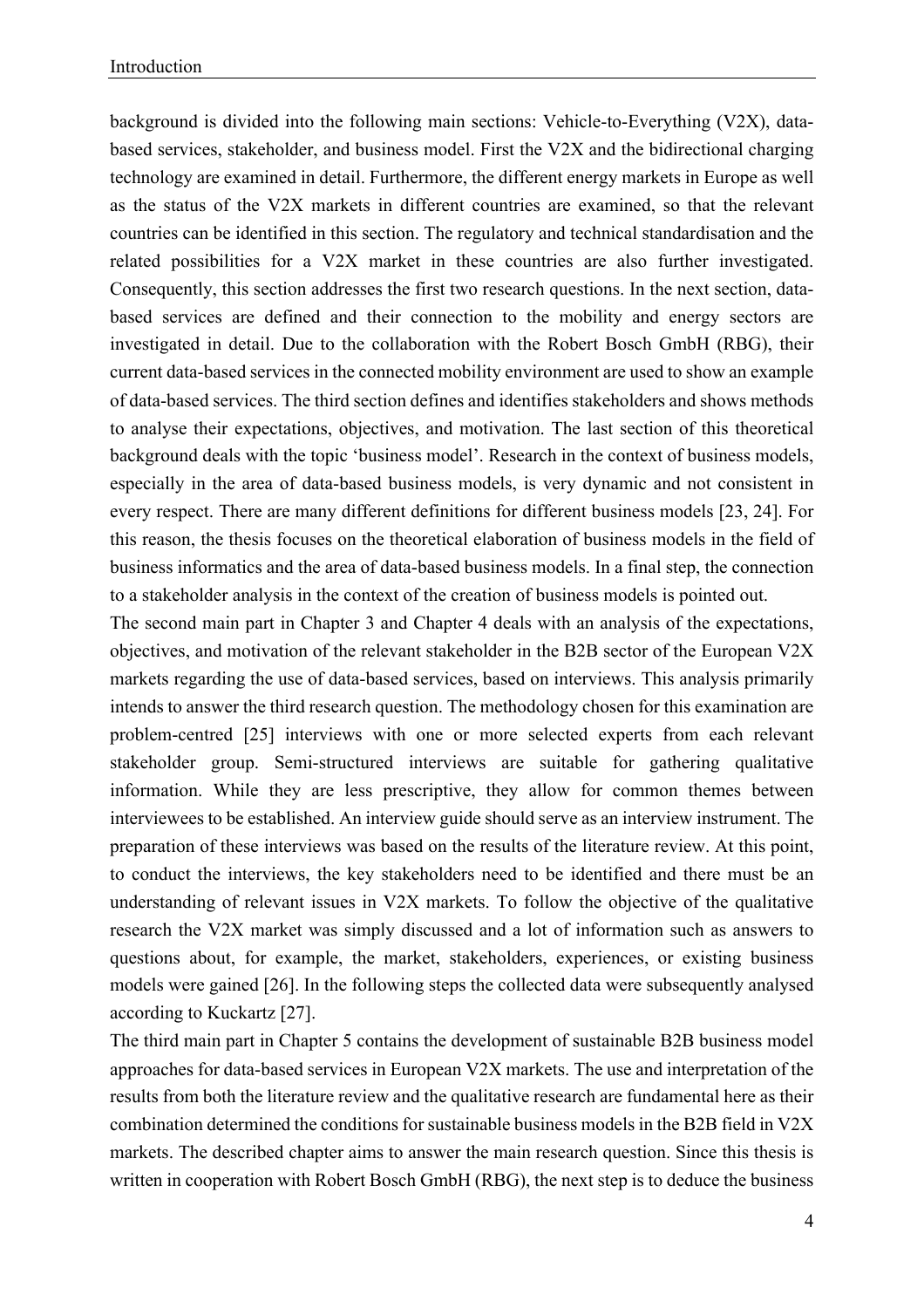model approaches. It was investigated if and how the data-based business model approaches are transferable to the RBG services. Before the limitations and the conclusion, this thesis finishes with a discussion of the results achieved and recommendations for action.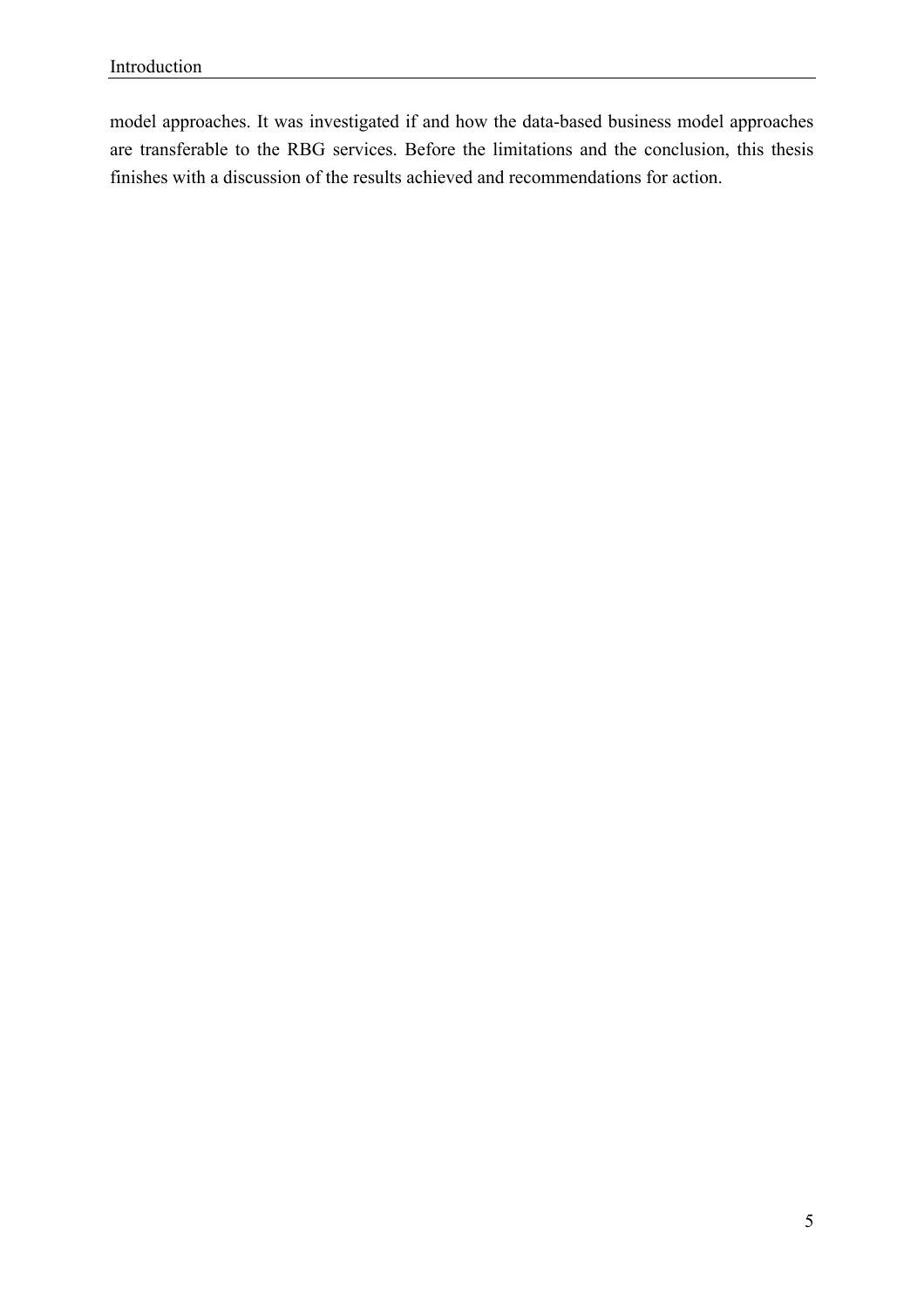### 8 Conclusion

This master's thesis aims to identify the expectations, motivation, and objectives of the relevant stakeholders in the European V2X markets as well as relevant countries. It aimed to establish the status quo and opportunities, especially in the direction of standardisation, in these markets and, based on this, to develop sustainable B2B business model approaches for data-based services in the V2X market.

Based on the literature research, in addition to the development of theoretical foundations, the possible relevant countries for the V2X market, which is still in its infancy, were identified. Especially with the current development standard of these countries, namely the UK, the Netherlands, Germany and Denmark, challenges of the energy system can be counteracted by means of V2X technology. For the implementation of V2X technology, the review also identified and demonstrated standards as well as their potential and further requirements, especially on the hardware and software side. Even though there are already trends and expectations towards standards such as the ISO 15118 standard or the CCS connector in Europe, there are many uncertainties and questions that still need to be clarified. Furthermore, a stakeholder analysis identified various stakeholders from the areas automotive industry, the charging industry, the energy industry, electric vehicle owners and miscellaneous.

In the next step, problem-centred interviews were conducted in the form of a qualitative study to explore the expectations, motivation, and goals of the relevant stakeholders. These confirmed trends of decentralisation of energy supply in addition to many microgrids as well as the resulting challenges in energy storage. Even if the V2X market still faces hurdles such as regulation, digitalisation, organisation or profitability, the technology is seen as having great potential, which has already been recognised by various market participants such as manufacturers or service providers. This potential has been identified more precisely by means of potential value pools and service specifications, and based on this, two business model approaches have been proposed with the assumption of a developing V2X market. The first approach describes a platform for EVs and customers with energy management needs, on which V2X services from different providers can be offered in a data-based way. In the second approach, the data arising from the V2X market is used to generate value from this data through Big Data projects and data analysis and to offer this to the individual market participants. However, it is worth mentioning here that while both models are data-based in one form, the first one claims to set up the V2X services and bring market participants together and thus can also be considered service-based and the second one is purely data-based and creates value with the analysis of data. These business model approaches were then transferred to Robert Bosch GmbH as a potential provider of the models, and further recommendations for action were made both in general and in the direction of RBG.